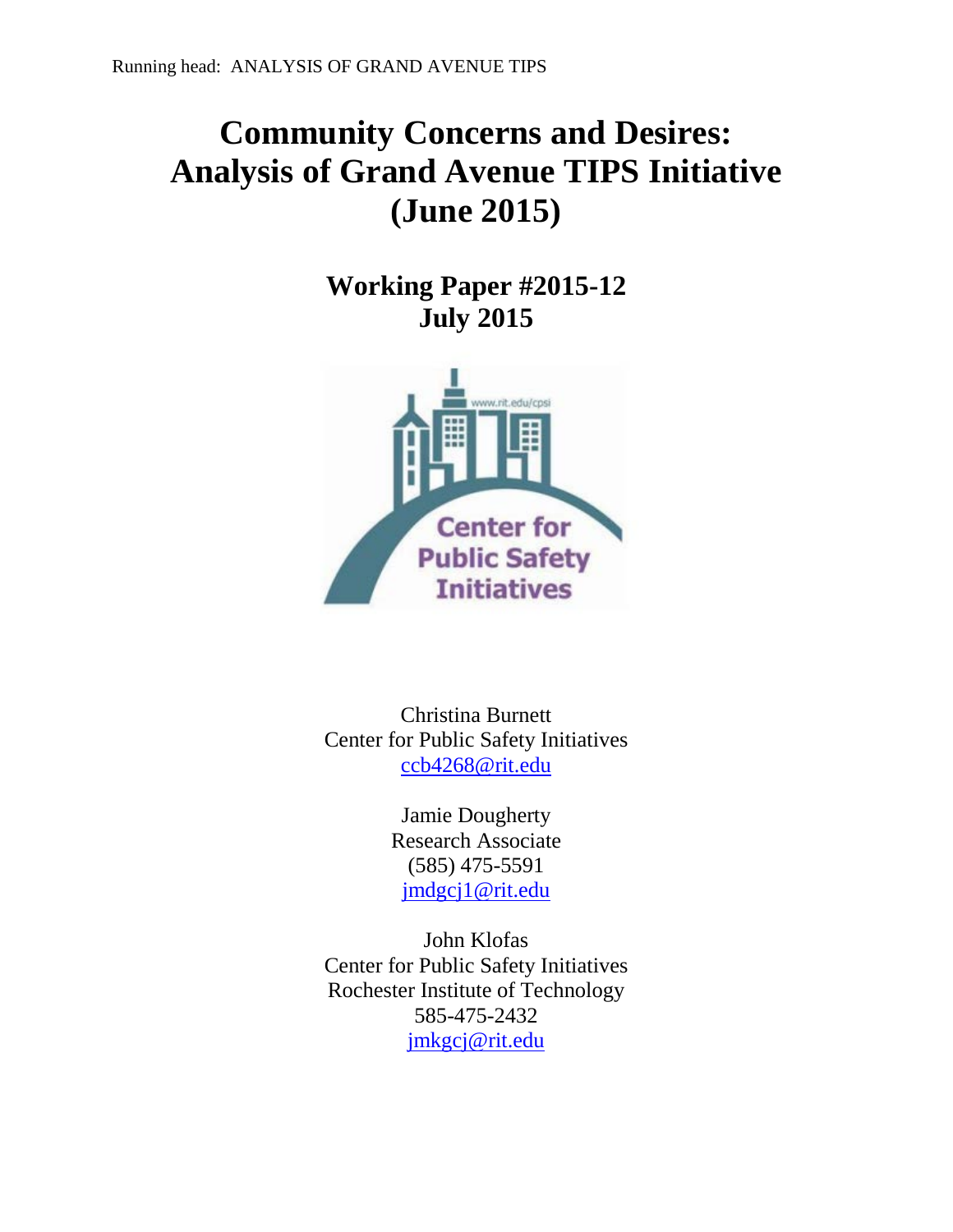#### **Survey**

On June 25, 2015, the TIPS (Trust, Information, Programs, and Services) initiative was implemented around Grand Avenue and Chamberlain Street in Rochester, NY. The purpose of this initiative is to improve relations between the community and law enforcement as well as to investigate the community's feelings towards their neighborhood and local law enforcement. This report will analyze and discuss the findings of the collected surveys. In 2015 we have made some changes to the survey given at the TIPS events. In addition to asking residents about their concerns, satisfaction with local law enforcement, and perceptions of the community, we also asked questions relating to collective efficacy and involvement in neighborhood events or activities. We hope that adding these questions will give us a better insight into these neighborhoods and are testing these additions on a pilot basis.

#### **Methodology**

The TIPS initiative uses a survey to obtain information about residents' perceptions of their community. Groups of two or three volunteers are sent out with a law enforcement officer to administer the survey to preselected streets in the neighborhood. Each group was instructed to travel down one side of the street and then return on the other side, knocking on every door. When residents answered, the volunteers were to read a readymade script to the participant and then verbally conduct the survey. Only the houses where adult residents who lived in the area responded and agreed to take the survey are included in the sample. Some respondents were also stopped on the street and asked to participate if they lived in the area.

Because of this door-by-door sampling method, the resulting sample is not a random sample of the Grand Avenue community; therefore, the results should be interpreted cautiously. Despite this, the resulting analysis should give valuable insight into the various issues and overall feelings of the community.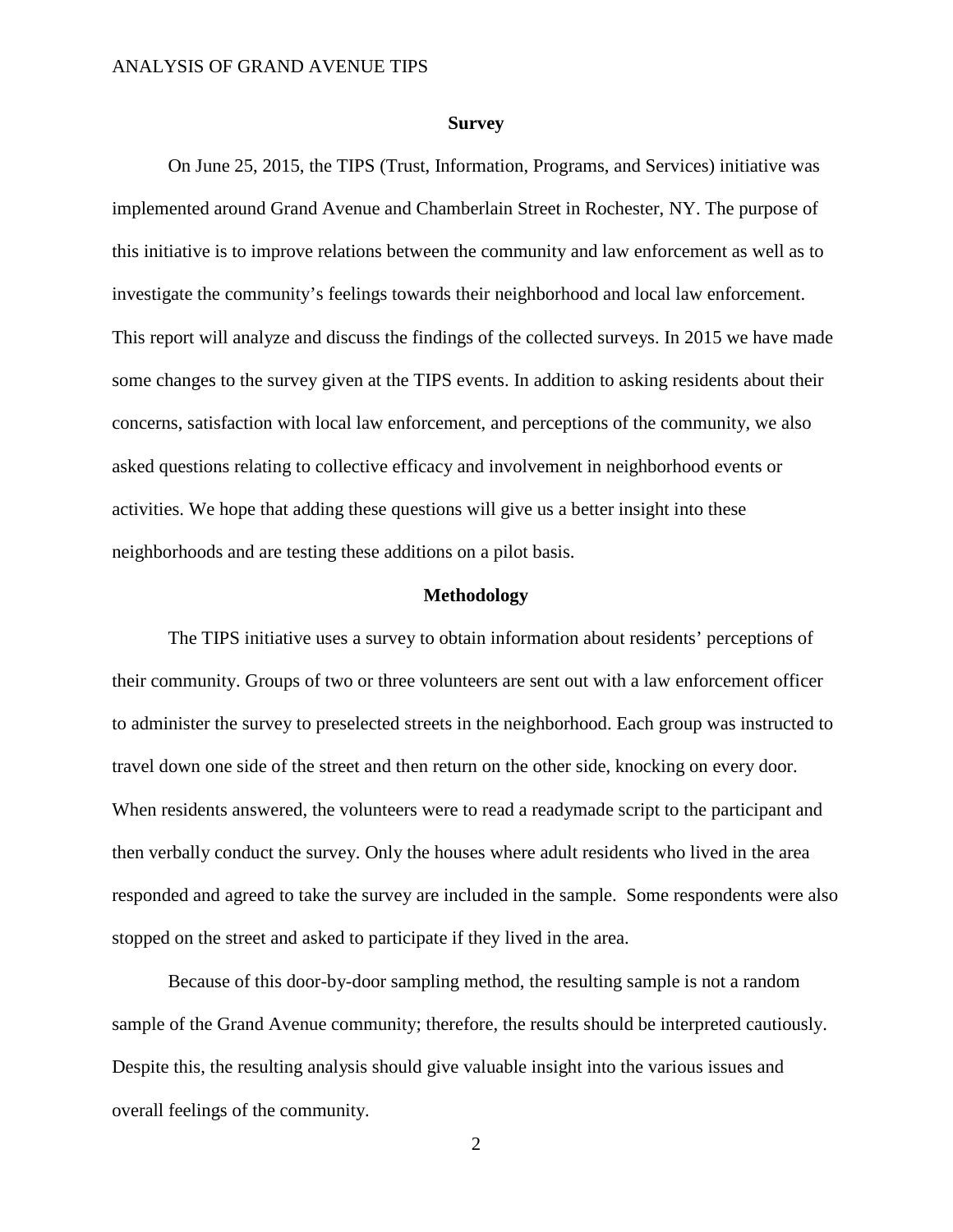# **Data**

A number of groups surveyed twelve streets in the Grand Avenue community. Due to the small number of surveys collected on each street, it is difficult to accurately compare among them. Therefore, the surveys collected from all streets will be pooled together for analysis. This group will be referred to as "the Grand Avenue community." A total of 83 surveys were collected from the neighborhood.

The first question asked residents how long they have lived in the Grand Avenue community. The chart below shows that 45% of those surveyed lived in the community five years or less.

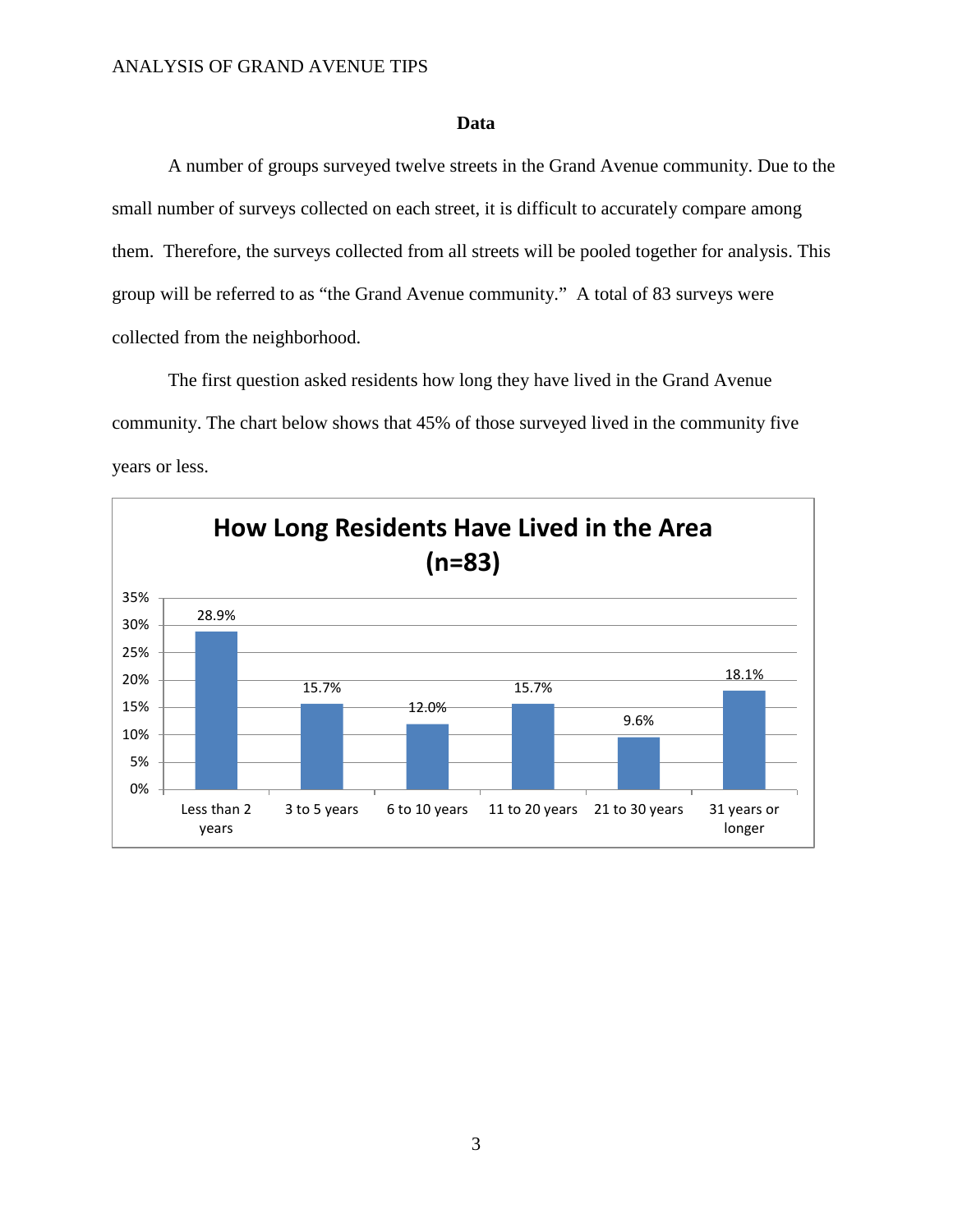Next we asked residents if they owned or rented the home that they were living in. Over



half (61.5%) of people we surveyed said that they were renting their home.

The next question asked residents what they liked most about living in the Grand Avenue Community. Because it was an open-ended question, responses were categorized for analysis. Of the 65 people who responded to this question, 45% of them said that the community was quiet and/or peaceful most of the time. Others mentioned that they felt the people and the community were "nice." These two values were also the highest rated when we surveyed the community last year and were by far the most common community value in 2015. The other values are listed in the chart below.

|                                 | Frequency | Percent |
|---------------------------------|-----------|---------|
| Quiet/Peaceful Most of the Time | 29        | 44.6    |
| Nice People/Community           | 19        | 29.2    |
| Location                        | 5         | 7.7     |
| Park/Playground/Rec Center      | 3         | 4.6     |
| Family/Friends                  | 2         | 3.1     |
| Safe                            | 2         | 3.1     |
| Culture Diversity               |           | 1.5     |
| Nature (Trees, etc.)            |           | 1.5     |
| Affordable                      |           | 1.5     |
| Active Community                |           | 1.5     |
| Lots of Homeowners              |           | 1.5     |
| Total                           | 65        | 100.0   |

Grand Avenue Community Values (n=65)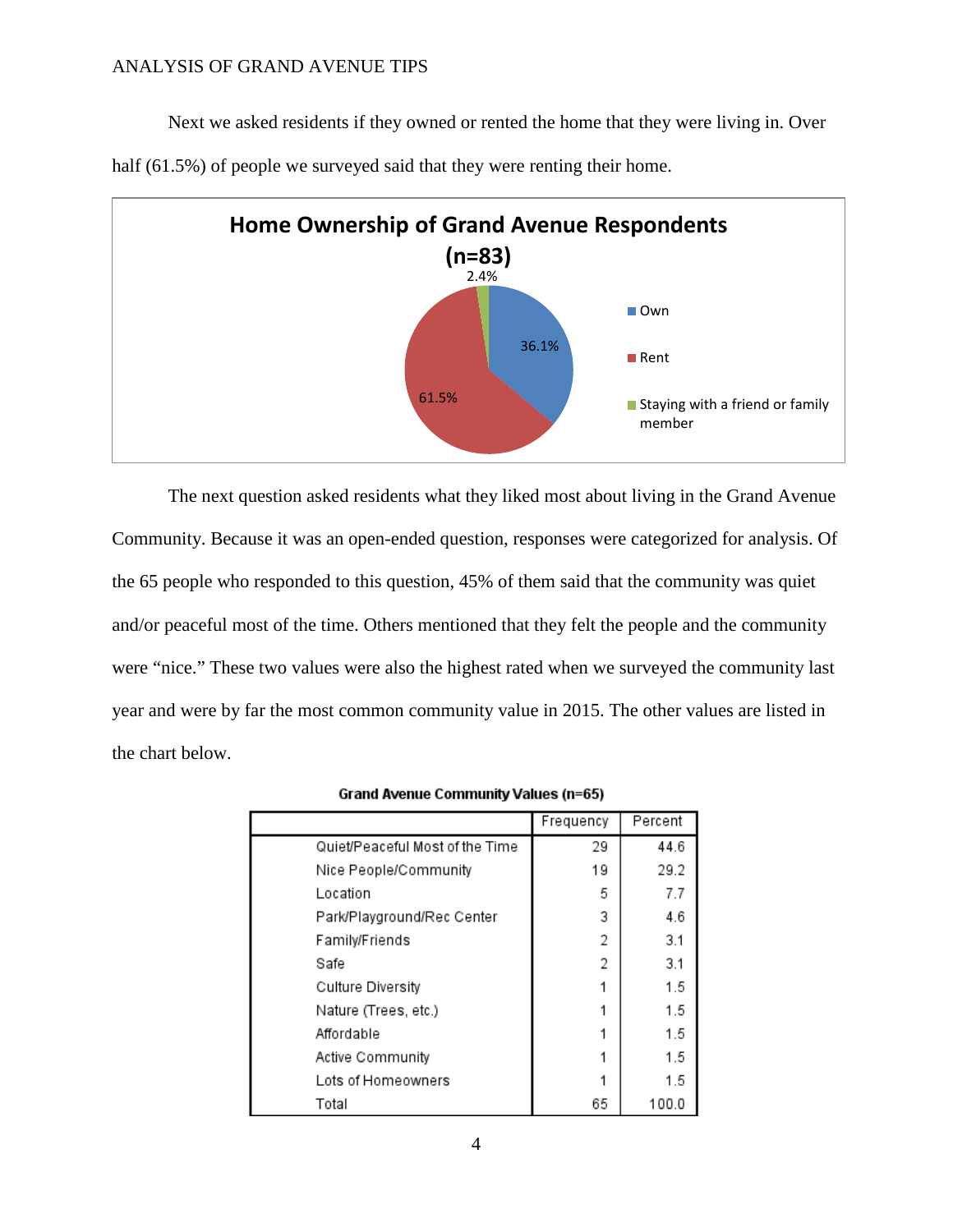## **Involvement in the Community**

The next question that was asked had to do with how aware residents were about certain services in their area. By adding this question to the survey for the first time in 2015, we were hoping to be able to gauge resident's awareness as well as their interest in being involved in services such as neighborhood watch, neighborhood events, and their neighborhood association.

When asked about neighborhood watch or PAC-TAC (Police and Citizens-Together Against Crime), almost three quarters (73.5%) of people surveyed said that they did not think or were not sure if they had either of these things in their community. The remaining quarter were aware of these programs operating in their community. When asking residents if they would be willing to be involved in either of these activities, the majority (60.3%) of people surveyed said that they would not. Many people who responded this way mentioned that they could not make the time commitment required. Others said that they had physical issues preventing them from being involved in these activities.

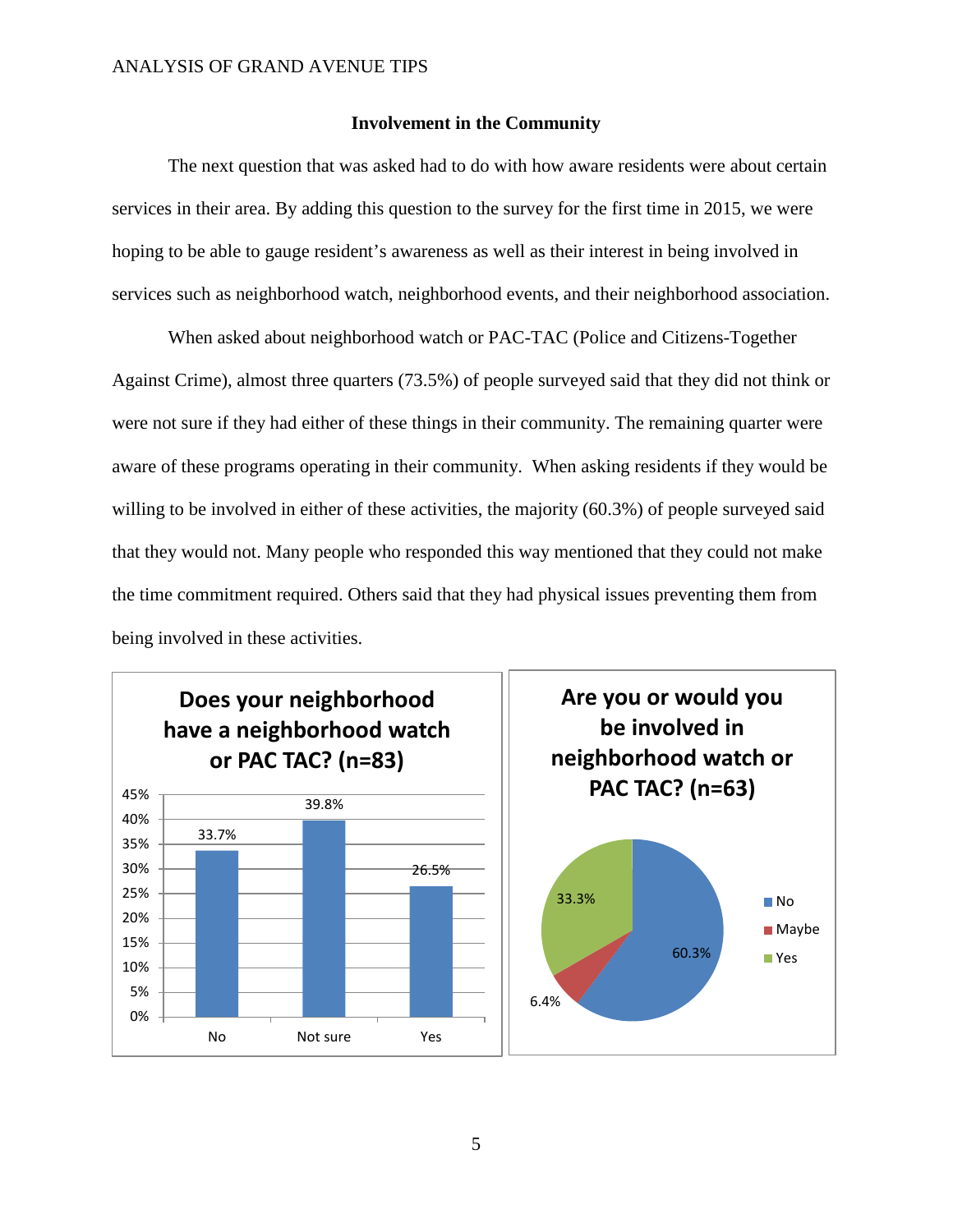When asked about neighborhood events, an almost equal amount of people said that there were not neighborhood events (44.9%) as people who said there were neighborhood events (42.3%). Over half (57.8%) of people surveyed said that they would be willing to attend events in the neighborhood.



Next, we asked residents if they were involved in their neighborhood association or block club. The majority (88.5%) of people we surveyed said they were not and listed reasons such as being too busy or not being aware of it. Others said they were involved in their church instead.

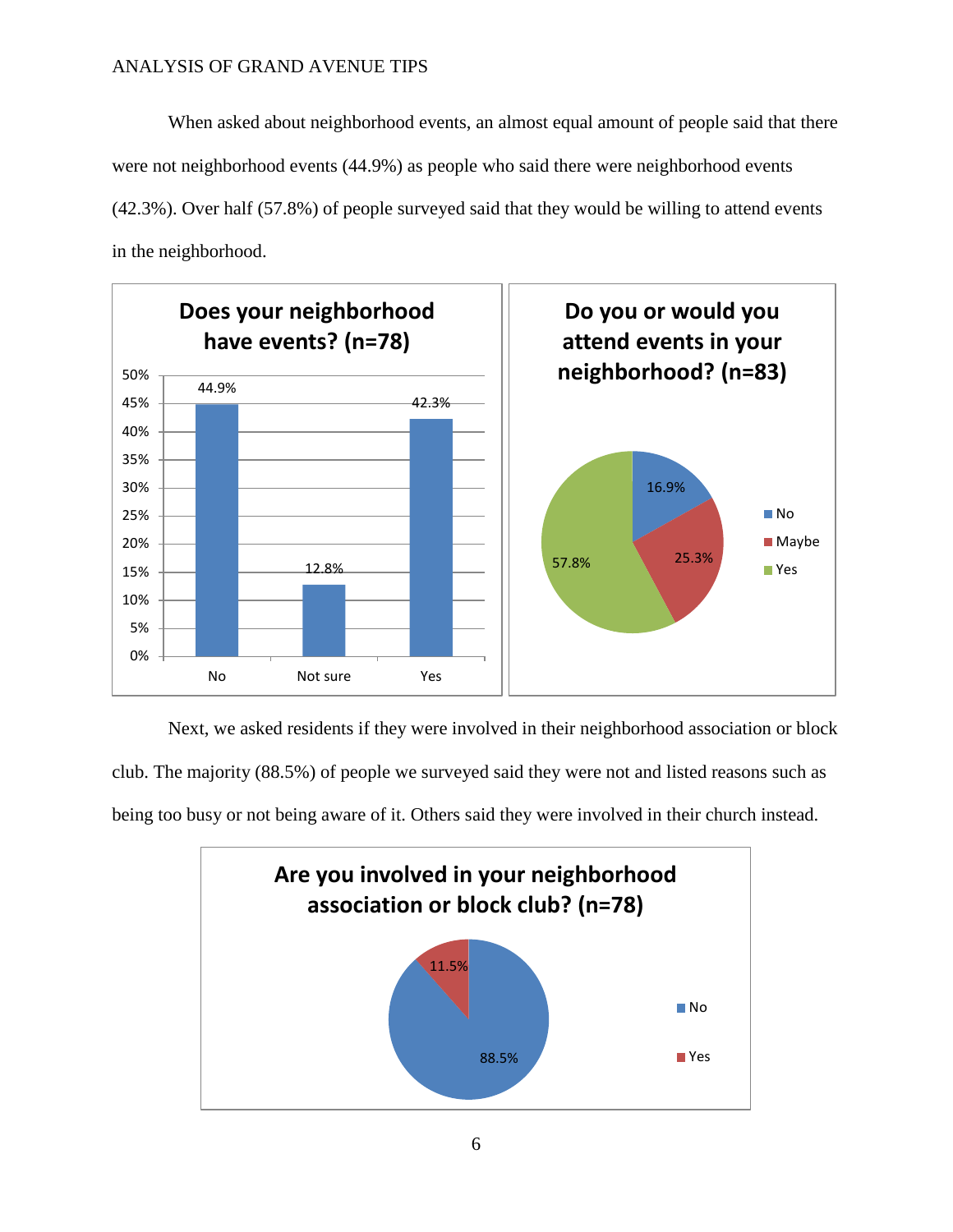We also felt it was important to ask residents about their interactions with neighbors. We were hoping that by asking the following questions, we could find out if residents felt it was valuable to have relationships with their neighbors. Having strong relationships among neighbors can promote collective efficacy and informal social control in a community. We asked how often residents spoke with their neighbors, and a little over half (56.1%) said that they speak with their neighbors every day.



We also asked how many different neighbors residents spoke to in order to get a sense of how close-knit the community is. It is interesting to see that 25.3% of respondents answered that they spoke with none of their neighbors, but only 11% of respondents said that they never spoke with their neighbors in the prior question. Nonetheless, almost a third of respondents spoke regularly with a small number of people in their community, while about one fifth were in regular contact with nine or more people.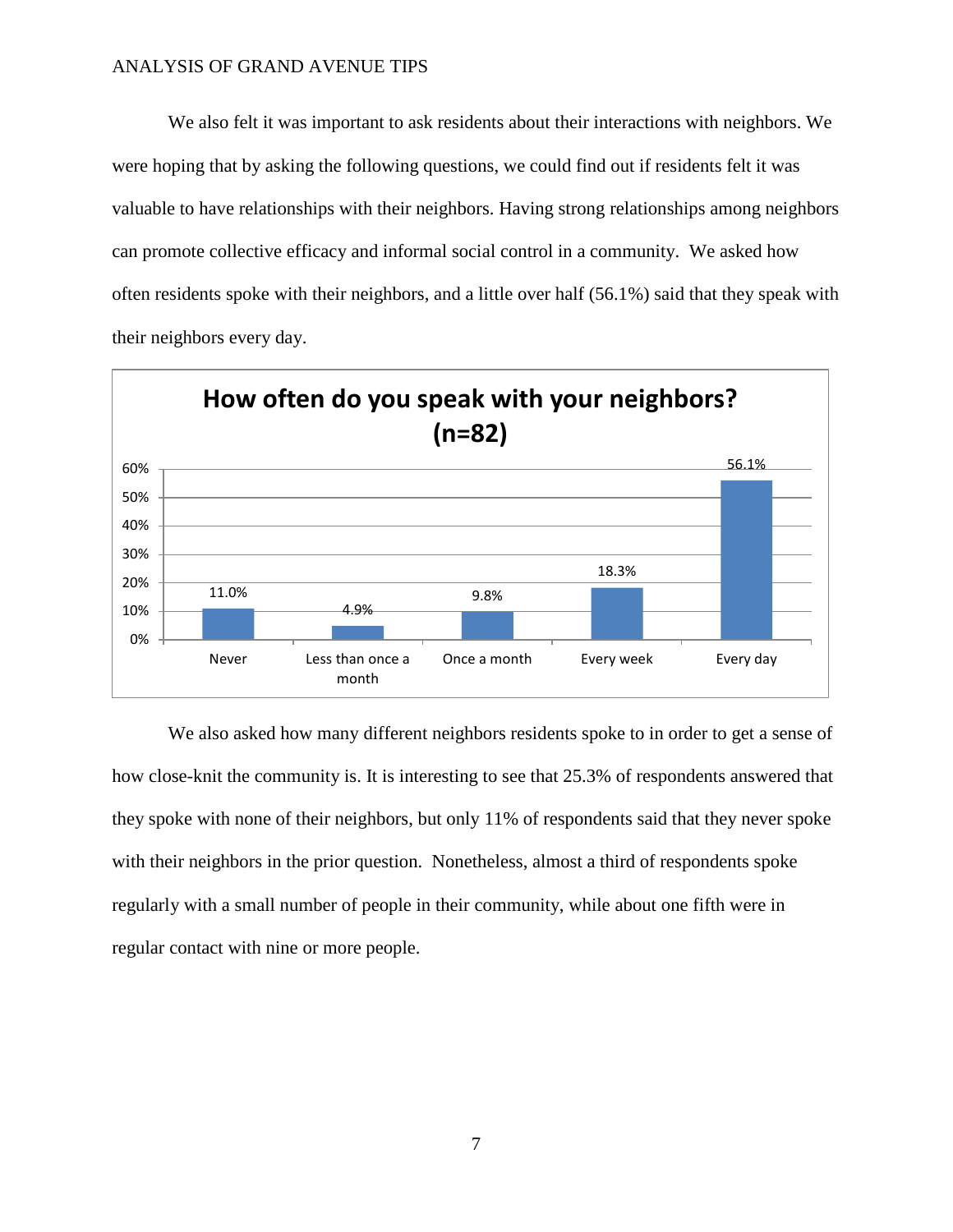

# **Community Concerns**

Next, we asked residents about possible concerns they may have for their community. They rated these possible concerns as not at all a concern, a minor concern, or a major concern. In the previous TIPS survey, we asked residents what concerns they had in an open-ended format. We chose potential concerns based on several years' worth of open-ended responses. We felt that by having residents evaluate the degree of their concerns for each topic, we would get more valuable data as to what is really of concern to residents. We could also provide more useful comparisons across communities.

If you look at the charts below, you can see that respondents felt that drug *use* was more of a major concern than drug selling in the area. You can also see that speeding and traffic issues were a much bigger concern than all of the other concerns listed. Close to half of the respondents felt that gangs were not at all an issue in their neighborhood. Violence was a concern for nearly half of residents. Clearly, both crime and quality of life issues concern the residents of Grand and Chamberlain.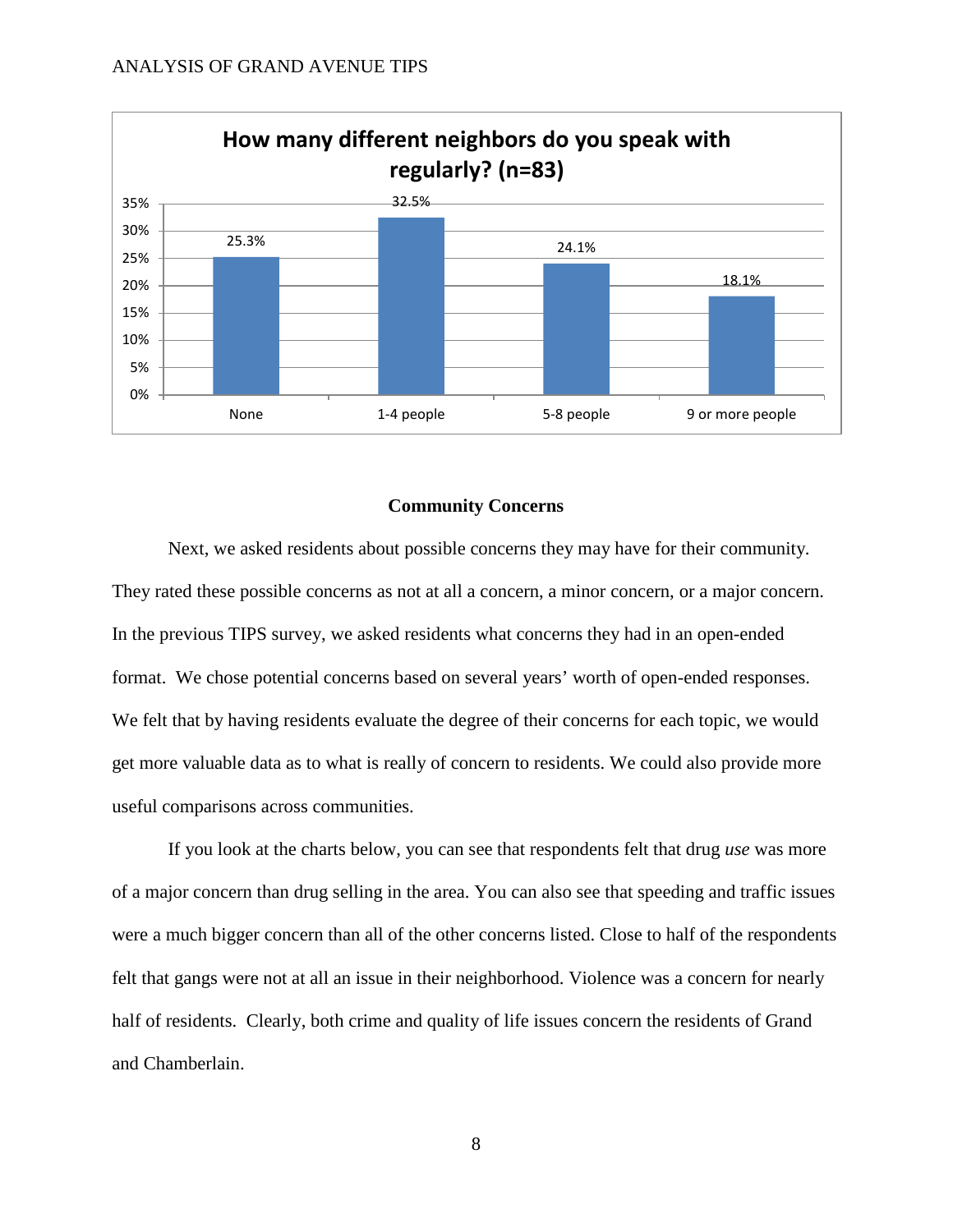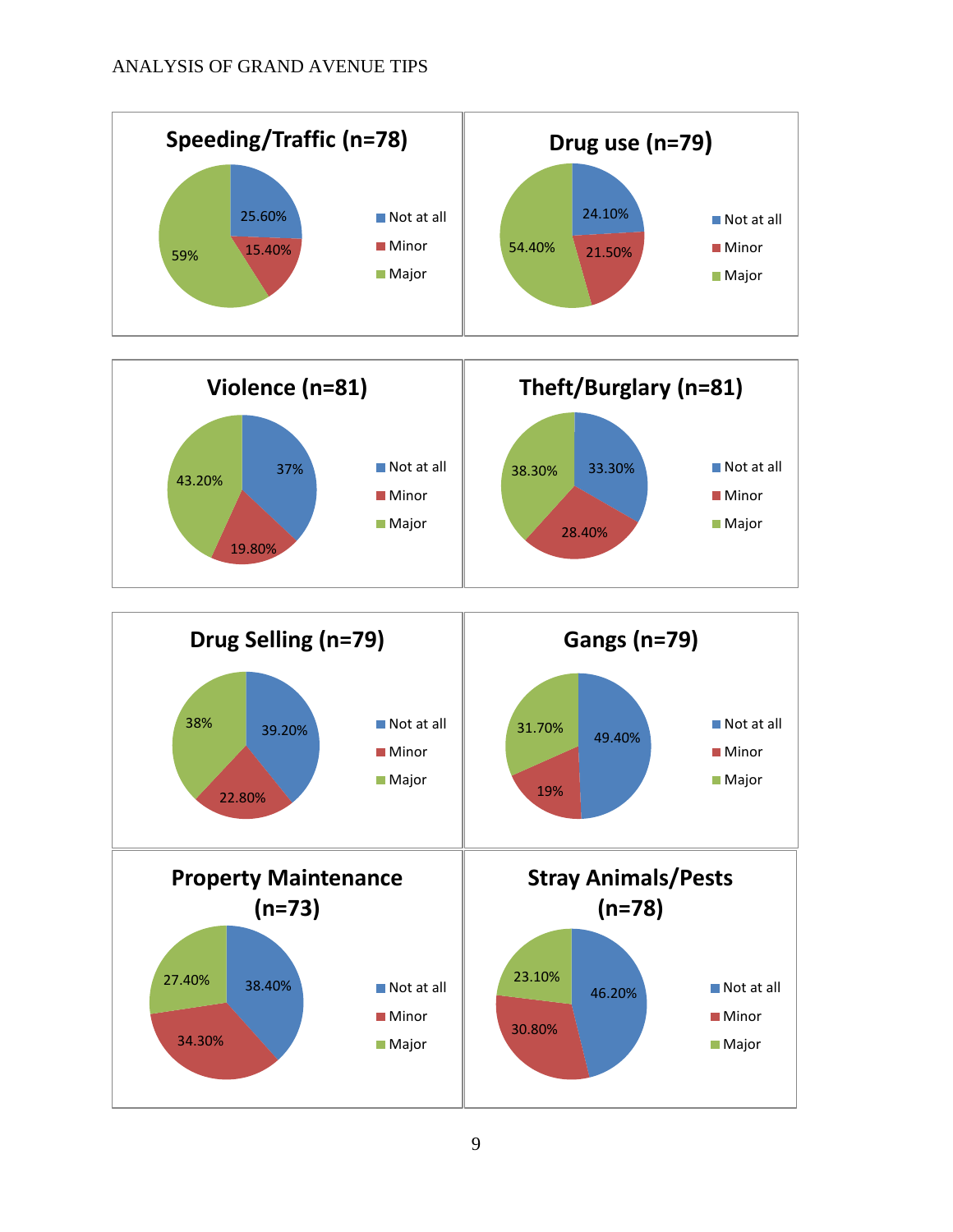As we have in the past, we asked residents if there was anything they would like to share with law enforcement. About half of respondents left a response; however none of these responses had to do with specific crimes or criminal behavior. Overall, the people who left responses wanted to let the police know that they were concerned about drug selling in the area as well as speeding; because of these things, they worry about their children's safety. Some people also mentioned that the noise in the area was getting "out of control."

Next, we asked residents if they felt comfortable reporting issues or suspicious behavior to police. The majority (81.5%) of respondents said they do feel comfortable reporting issues to the police. Still, some residents (18.5%)



felt hesitant or simply did not feel comfortable enough to report concerns. When asked why they did not feel comfortable, most said that they did not feel safe and were afraid of retaliation from gangs or drug dealers. A few people mentioned that they did not feel that the police did anything about the issues reported and/or that their response time was too slow, so they did not feel it was worth reporting concerns. One respondent said that she tries to mind her business and stay out of those issues.

Earlier in 2015, Mayor Lovely Warren implemented a reorganization of the Rochester Police Department. Previously, the city was split into two sections patrolled by law enforcement (east and west). With the reorganization of the local police department into "five quadrants," with one goal being increased officer presence and knowledge of the communities they patrol and improved relationships with residents, we felt that it was important to ask respondents if they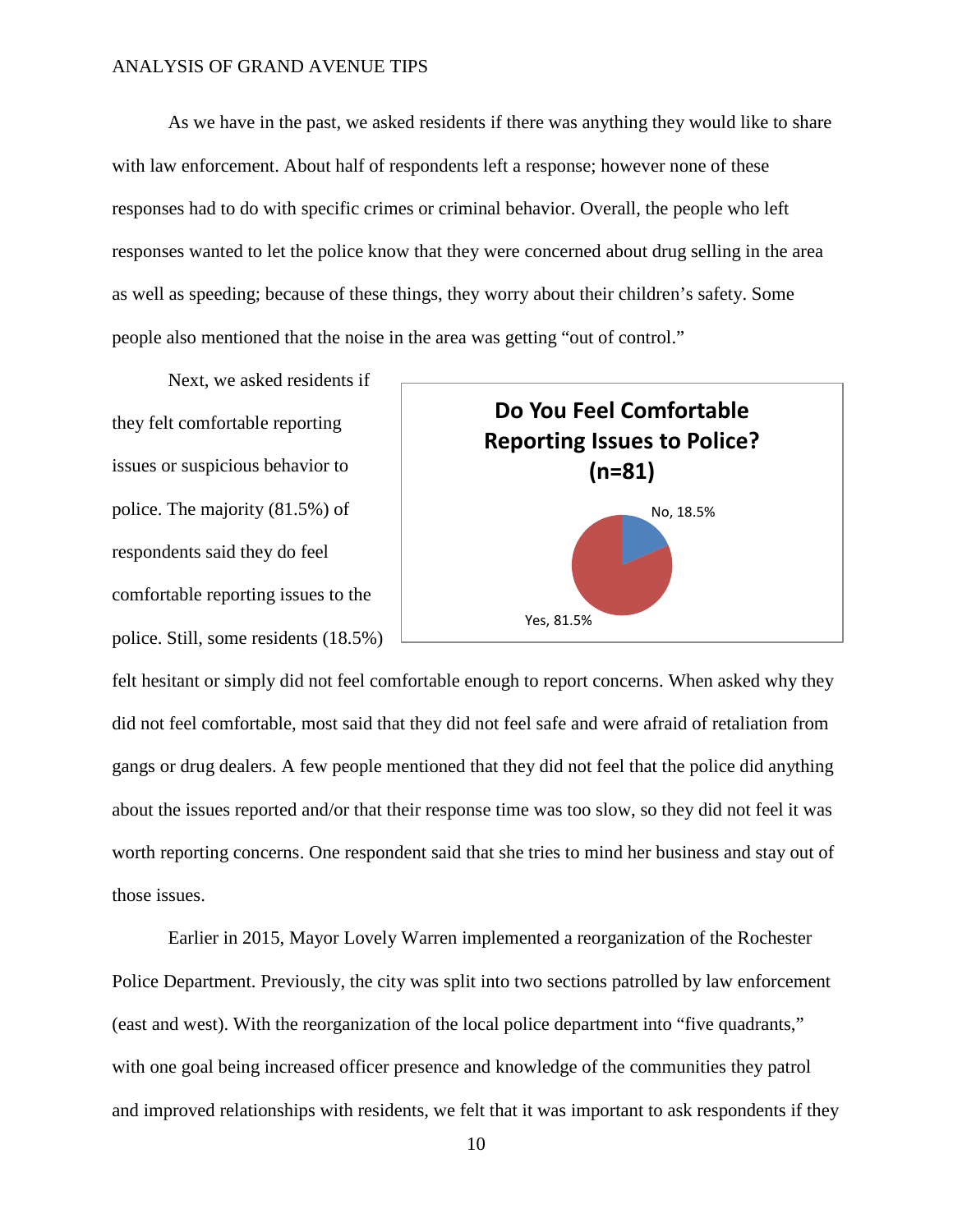knew any officers in the area by name or by sight. As the years go by, it will be interesting to see if these numbers change and if this change could be attributed to the reorganization. In the Grand Avenue community, a majority (67.1%) of respondents said that they did not know any police officers in their area.



The next set of questions we asked had to do with the likelihood that residents would call the police in certain scenarios. By asking this question, we had hoped that we would see variation between the scenarios. Survey respondents seemed to be a little less likely to call the police if someone was selling drugs on a corner than for other scenarios (including if someone breaks into a neighbor's house, a fight broke out in front of your house, and if your house was burglarized). However, 60-80% of respondents felt that they were very likely to call the police in each of the scenarios.

In May, we asked residents of the Troup Street community what specific place or situation they felt the least safe. This month, we felt it was important to supplement this question with a question asking residents how safe they felt in their neighborhood, ranging from "very" unsafe" to "very safe." In the Grand Avenue community, 64.2% of respondents feel somewhat safe or very safe in the neighborhood. When asked where they felt the least safe, the places mentioned the most were Parsells Avenue, Goodman, and Denver streets. Many people also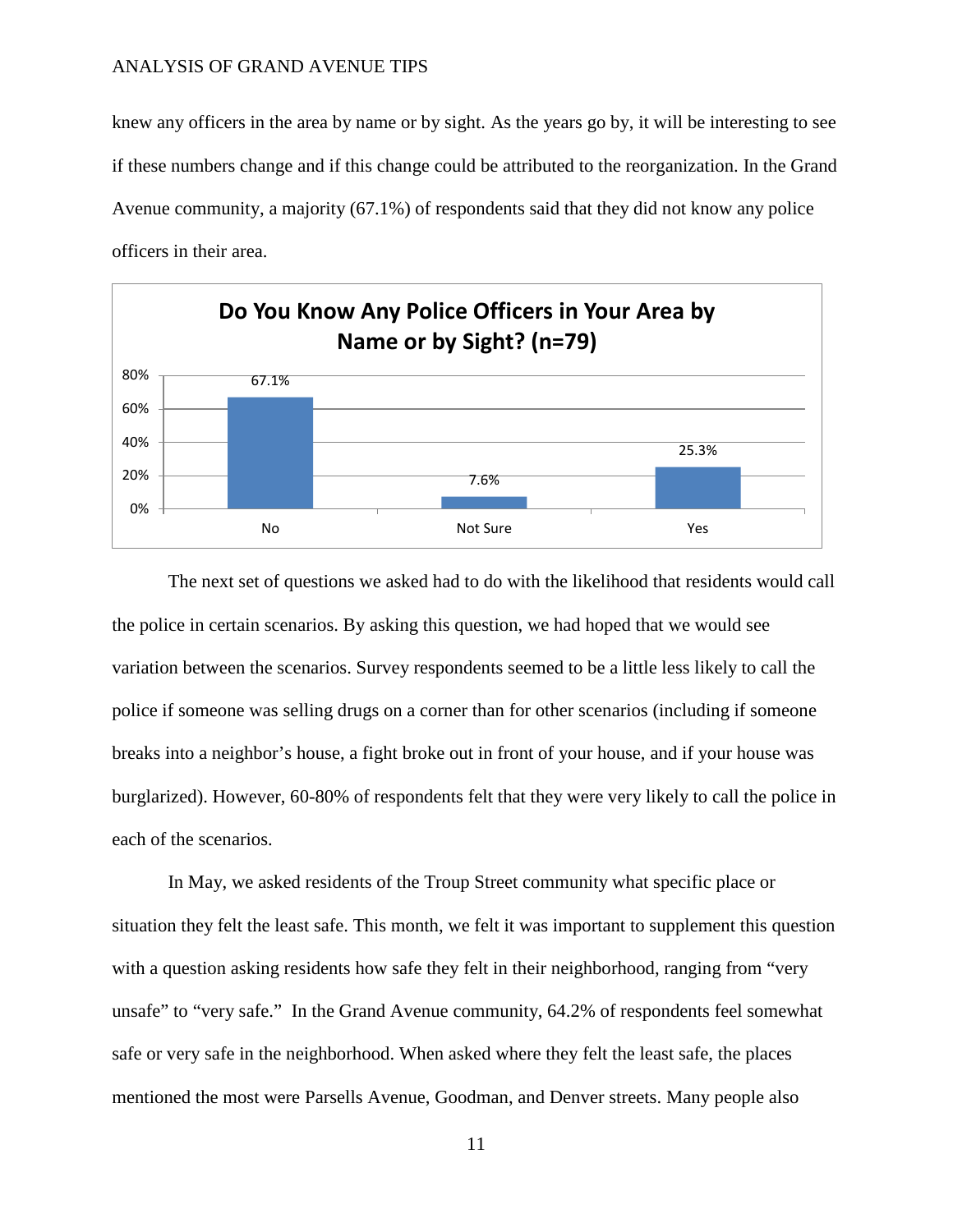mentioned that they don't feel safe going out at night. While law enforcement may already have this knowledge, we felt it could be helpful for police and other service providers to know where residents know from everyday experience the problem spots are.



## **Collective Efficacy**

Many of the research questions added to this revised pilot survey are based on the concept of collective efficacy. Collective efficacy is the ability of members in the community to control the behaviors of other people in the same community. According to Sampson, Raudenbush, and Earls (1997) and Bandura (2000), higher perceived collective efficacy is related to decreased neighborhood violence, motivational commitment to group missions, resilience to adversity, and greater performance outcomes. We hope to measure the perceived collective efficacy in communities in order to see if there is a correlation between levels of perceived collective efficacy and the responses to the other survey questions we ask. We also hope to compare the levels of perceived collective efficacy across communities by collecting data over time through TIPS in order to understand the degree to which communities may differ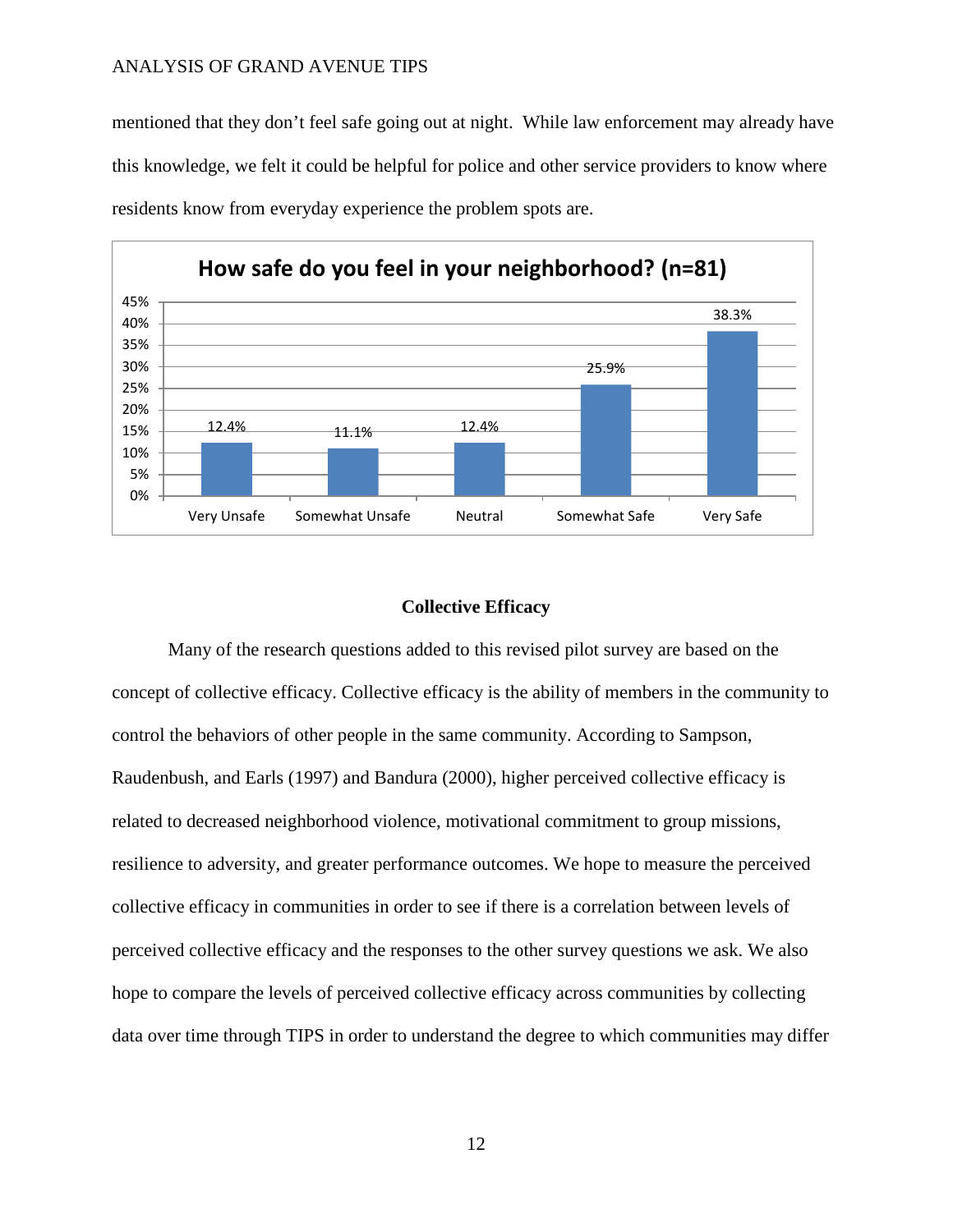in their levels of ability to control behavior in their neighborhoods. This is an important consideration for police, especially under a community policing model.

In order to measure the perceived collective efficacy in a community, we decided to use the scale used by Sampson, Raudenbush, and Earls (1997) in their study of Chicago neighborhoods. Unfortunately, the scale that they used was rather long, and because of the spontaneous and verbal nature of T.I.P.S., we need to keep the survey relatively short. In May of this year, we tested the entire scale at a T.I.P.S. event by having those who were willing to spend a little more time with us respond to the statements on the collective efficacy scale by either agreeing or disagreeing with each statement. We analyzed those responses and found that six of the statements on the scale (out of the original ten used by Sampson et al.(1997)) seemed to be predictive enough to safely use them separate from the rest of the scale while still getting an acceptable measure. This month we added these six questions from the collective efficacy scale to the TIPS survey. After analyzing the results from this month, we are planning to cut a few more questions from this scale in the future in order to keep the T.I.P.S. survey at an appropriate length.

When analyzing the answers, we were able to come up with a collective efficacy mean "score" for the Grand Avenue community. A "score" was calculated for each survey respondent. The highest score that a community could receive from any one respondent would be a "6," meaning that the respondent agreed with all six statements and that they perceived a very high level of collective efficacy. The lowest score that a community could receive would be a "0," meaning that there is little to no perceived collective efficacy in the area and that the respondent agreed with none of the statements. The mean score in the Grand Avenue community is 3.6 meaning that out of 6 scale statements, the average number of statements that respondents agreed with was 3.6.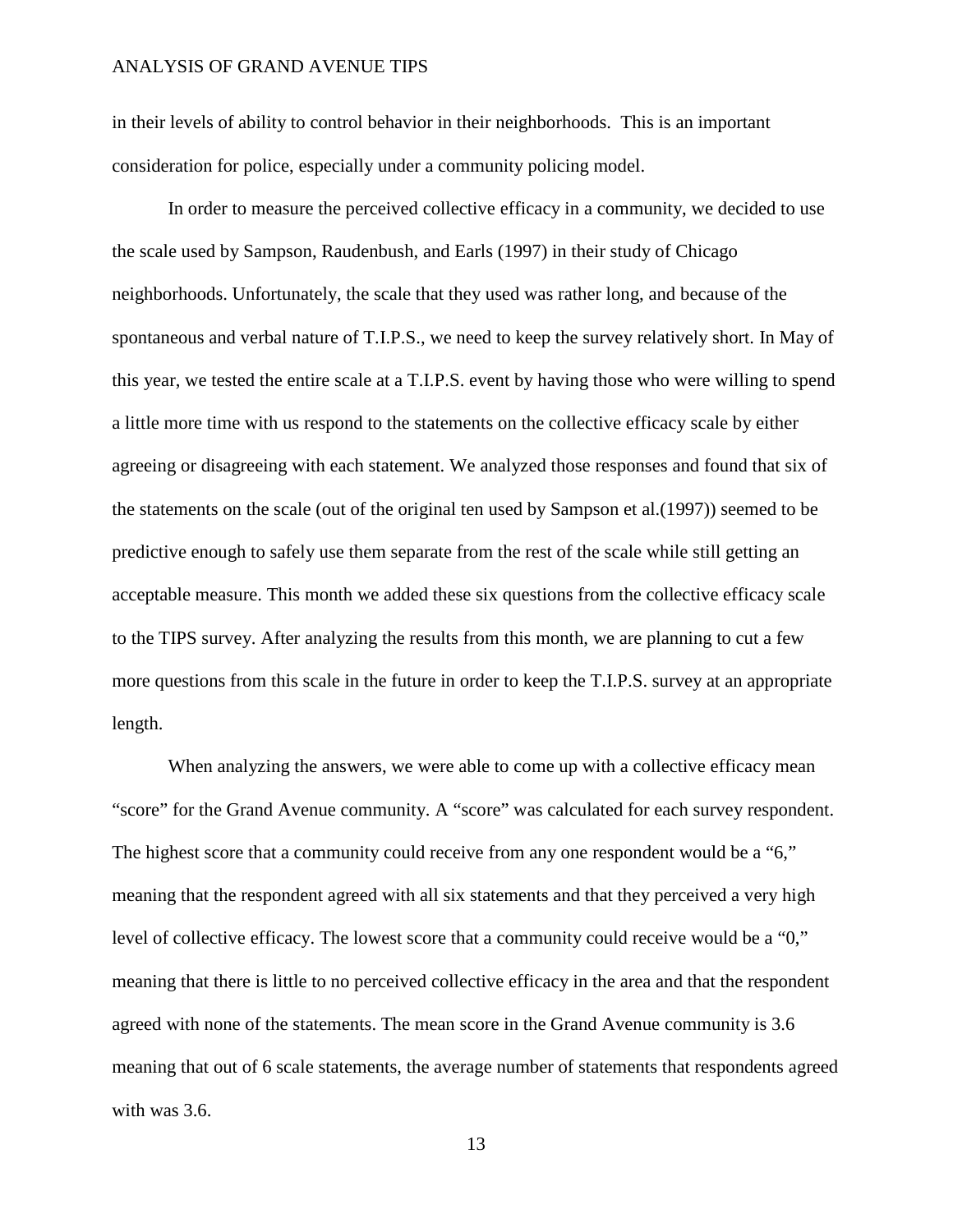The chart below shows the distribution of individual respondent's scores. Approximately half of people agreed with five or six statements and felt there was a high degree of collective efficacy.



## **Satisfaction with Law Enforcement**

This month, we also added a table of statements regarding resident's feelings about the Rochester Police Department (RPD). Our hope is that by asking people how much they agree or disagree with these specific statements about the RPD, as opposed to simply asking about their general level of satisfaction, we will be able to more accurately measure a community's view on police. These responses should inform the RPD about the community's view on specific aspects of their performance and suggest ways to improve that are of most concern to residents.

As with the collective efficacy scale, we were able to come up with a "satisfaction with police mean score." The highest score that a community could receive would be a "6," meaning that there is very high satisfaction with police based on how many statements in the scale respondents agreed with. The lowest score that a community could receive would be a "0," meaning that there is little to no satisfaction with police in the area. The mean score in the Grand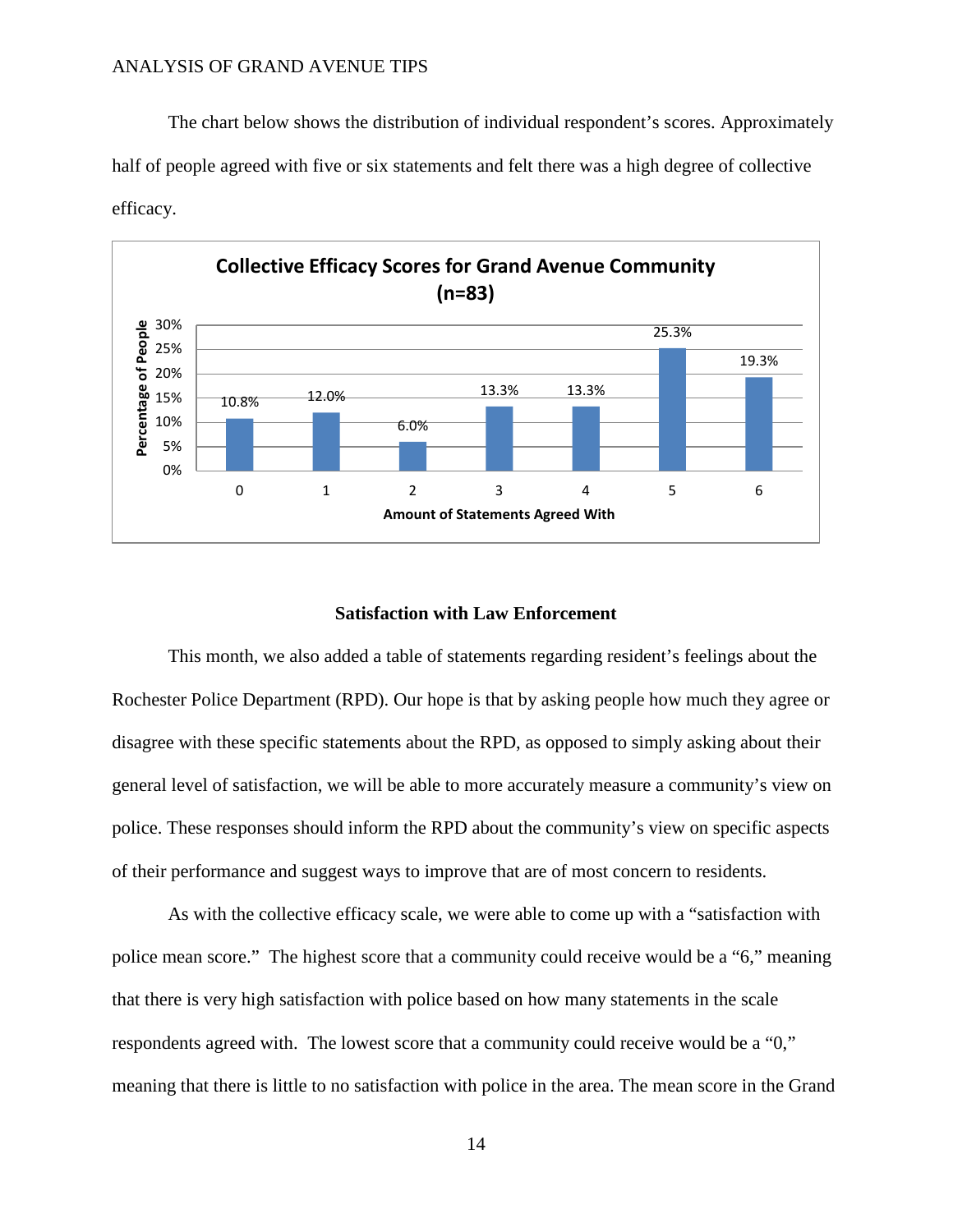Avenue community was 3.8, meaning that out of six scale statements, the average number of statements that respondents agreed with was 3.8.



The chart below shows the six statements that were used to create the overall

"satisfaction score." A majority of respondents (84%) felt that police stopping people without good reason is not a problem in the Grand Avenue community. Following close behind, 76% of respondents felt that police use of excessive force is not an issue in their community. Over half (65%) of respondents agreed that the RPD officers listen to what they have to say. A majority (57%) of respondents also felt that the RPD does a good job preventing crime in the Grand Avenue community. Residents are split on whether RPD response time is appropriate; 49% of respondents felt that the response time is appropriate.

| Percentage of Respondents who Agree with Police Satisfaction Statements              |       |  |
|--------------------------------------------------------------------------------------|-------|--|
| <b>Statement</b>                                                                     | Agree |  |
| The RPD does a good job preventing crime $(n=74)$                                    | 57%   |  |
| RPD officers listen to what you have to say $(n=74)$                                 | 65%   |  |
| Police use of excessive force (verbal or physical) is an issue in my neighborhood*   | 24%   |  |
| $(n=74)$                                                                             |       |  |
| Police stopping people without good reason is a problem in my neighborhood* $(n=75)$ | 16%   |  |
| RPD response time is appropriate $(n=75)$                                            | 49%   |  |
| The police work with the community to solve problems that really matter to people in | 57%   |  |
| my neighborhood $(n=72)$                                                             |       |  |

\* These statements were reverse coded since agreement to these statements would imply dissatisfaction with the police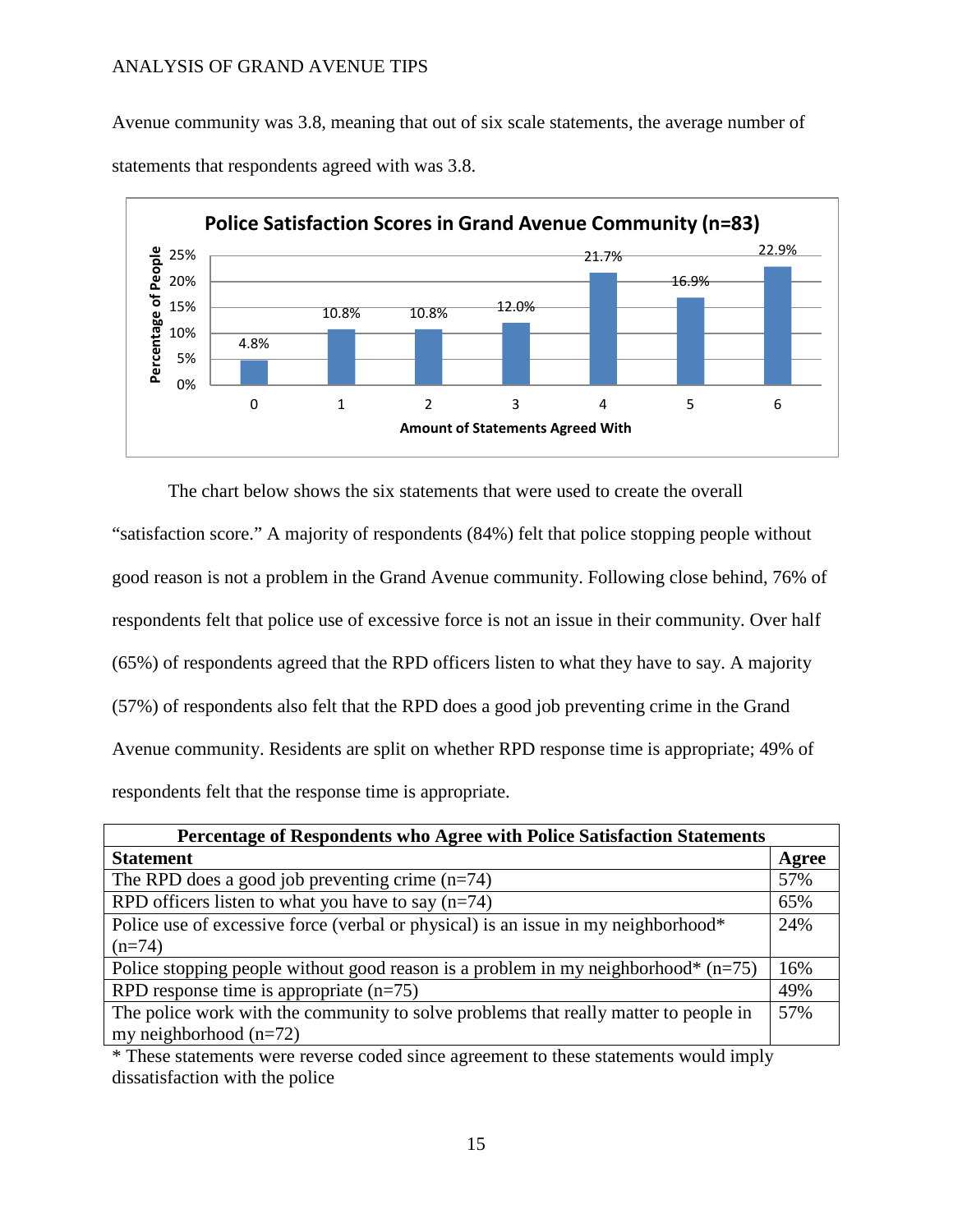Finally, we asked residents if they felt the amount of police presence in the Grand Avenue community was too much, too little, or about right. Very few respondents (3.6%) felt that there was too much police presence; the majority felt that it was about right or too little.



# **Demographics**

As displayed in the chart below, a disproportionate number of survey respondents were female. Over half were African-American, and 16.9% were Hispanic/Latino (with race/ethnicity being one open-ended question so respondents could self-identify as appropriate). We were able to obtain responses from a wide age range of residents.

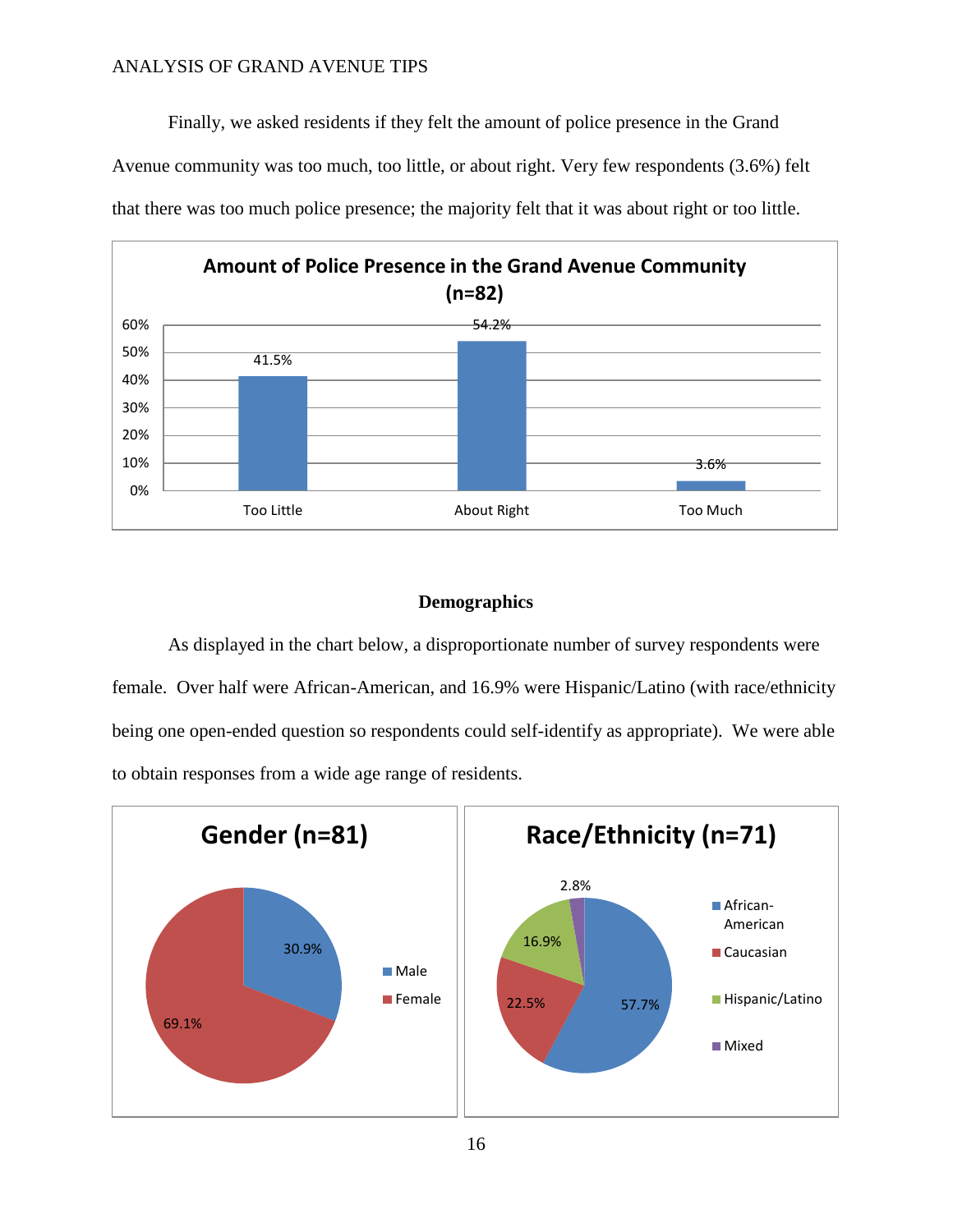

## **Correlations**

Bivariate analysis is the analysis of the relationship between two variables. By using correlations, it is possible to examine subsets of the population surveyed and the relationship between variables. Correlations were calculated to determine the nature and significance of any observed relationships. However, it is important to mention that even if two variables are highly correlated, it does not mean that one is caused by the other.

We specifically looked at whether the collective efficacy scores were related to certain variables. For example, are homeowners in the area more likely to have higher perceived collective efficacy than those who rent? When we ran the correlation to answer this question, we found that they did not have any significant relationship to each other. We also found no significant relationship between residents who were involved in their neighborhood association and their perceived collective efficacy. We did find a moderate positive correlation between the number of neighbors residents spoke to regularly and their perceived collective efficacy.<sup>[1](#page-16-0)</sup>

<span id="page-16-0"></span> $1 \cdot r(81) = 34, p < 0.01$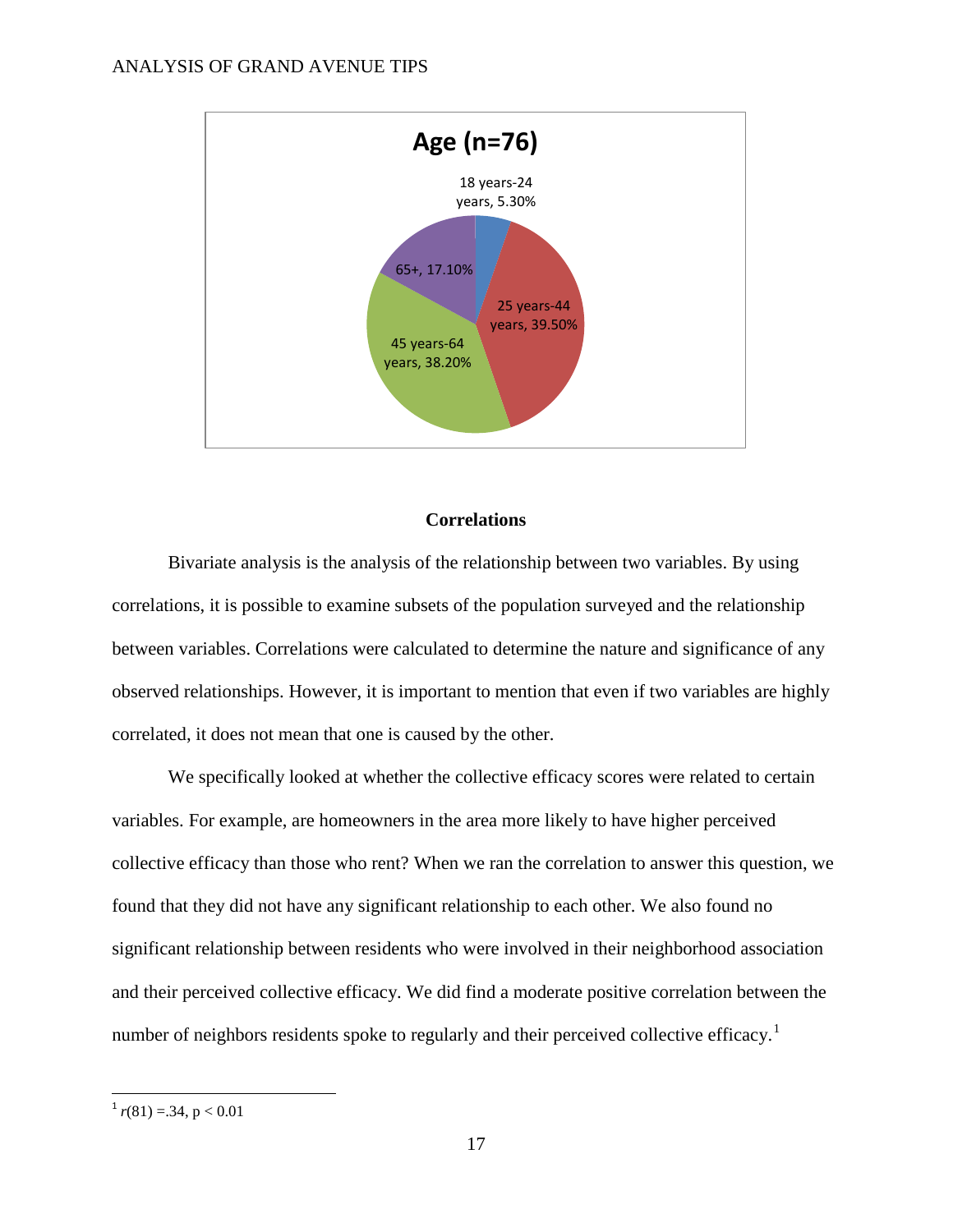Respondents who spoke to more neighbors on a regular basis tended to have a higher perceived collective efficacy. Similarly, we found a moderate positive correlation between the frequency of conversations residents had with their neighbors and their perceived collective efficacy.[2](#page-17-0) Respondents who had conversations with their neighbors more frequently tended to have a higher perceived collective efficacy.

We also looked at whether the police satisfaction scores were related to certain variables. None of the variables we felt were of interest seemed to be highly correlated with police satisfaction scores, including gender, age, race, involvement in the community, frequency of conversations with neighbors, amount of neighbors spoken with on a regular basis, comfortability reporting issues to police, years lived in the neighborhood, familiarity with officers in the area, and homeowner status.

## **Policy Implications**

We hope that some of this information can be of use to police and neighborhood groups working in this area. We specifically wonder what will be done about the concerns regarding drug use in the area (drug selling is not as much of a concern), and speeding traffic. Residents mentioned that they feel speed bumps and stop signs would help to improve the traffic issues. Other issues we felt should be addressed by police in the area include the hesitation to report by residents who were concerned about retaliation as well as residents who simply felt that the police would not take care of the issues adequately. We hope that people will begin to feel more comfortable reporting as they get to know the officers in their area; however it is important to work on other solutions to the issues listed above.

<span id="page-17-0"></span> $x^2 r(80) = 0.41, p < 0.01$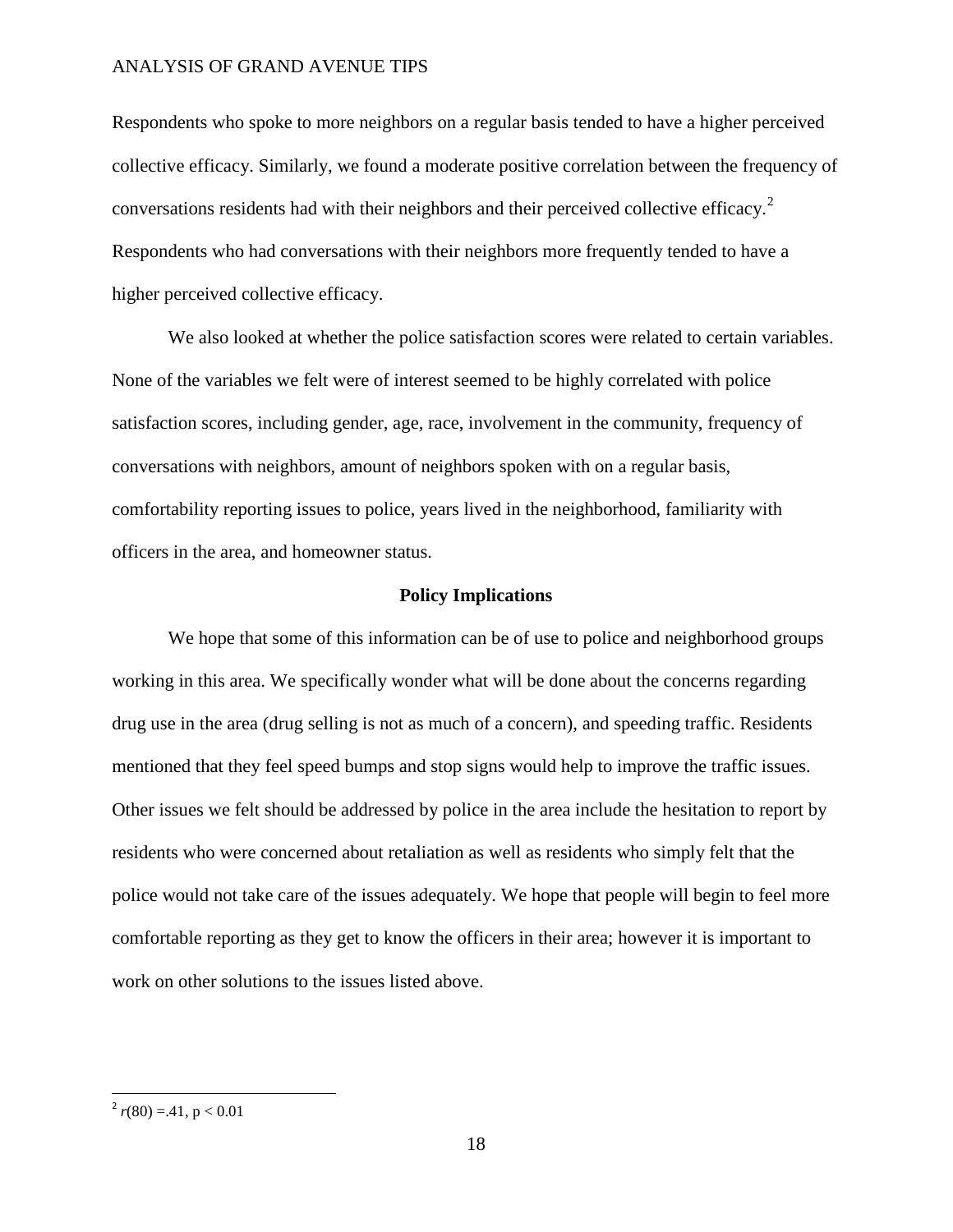## **Conclusion**

In the Grand Avenue community, almost half of the people surveyed have lived in the area five years or less; over half of respondents are also renters. When asked what they valued about the community, the most common answer was that it was quiet or peaceful most of the time. This was also the most common answer last year when we surveyed the Grand Avenue community. Even though this was the most common answer, some people still mentioned that they had concerns about noise in the area. The major concerns in the area seem to be drug use (though not drug selling), speeding, and other traffic concerns.

It did seem that people in the Grand Avenue community valued interactions with their neighbors; many respondents said that they talked to at least a few of their neighbors regularly, and the majority said they spoke with their neighbors every day. A small number of people (18.5%) felt uncomfortable reporting issues or suspicious behavior to police. Those people said that they were worried about retaliation and/or that the police did not take care of the issues when they called for previously; thus they felt no reason to call in the future. A majority of the people surveyed (67.1%) did not know any police officers in the area by name or sight. We hope that this number will go down as the years go on now that the RPD has switched to the five section model. There were a number of respondents (38.3%) who felt very safe in the Grand Avenue community, but those who felt unsafe mentioned Parsells avenue, Goodman, and Denver streets as places they felt particularly unsafe.

The collective efficacy mean score for the Grand Avenue community is 3.6 out of 6. This means that, on average, respondents agreed with 3.6 collective efficacy statements out of a total of 6 statements. We ran correlations between perceived collective efficacy and other variables. Two of the variables we tested were moderately positively correlated. Those variables were the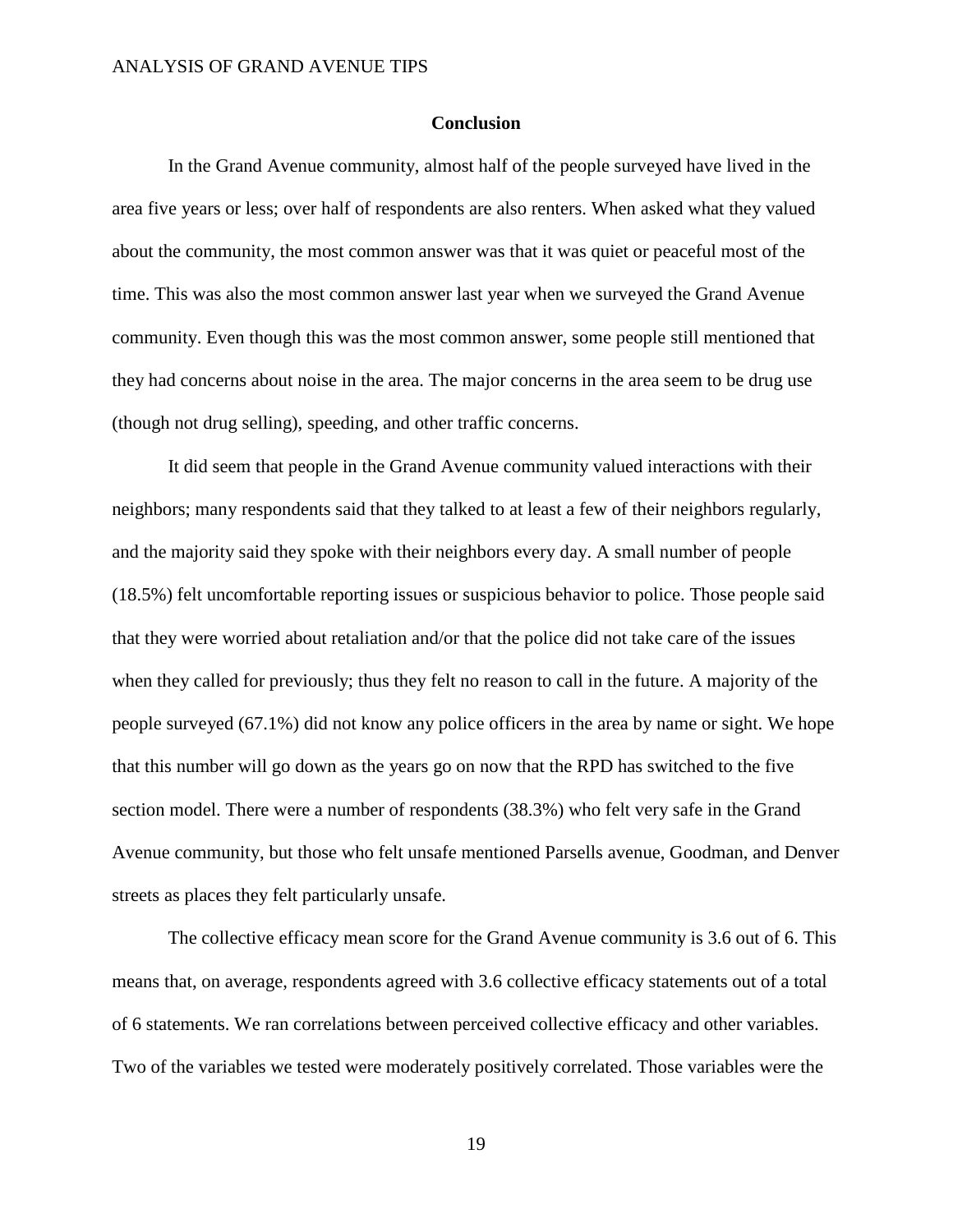number of neighbors respondents spoke to on a regular basis and the frequency in which they spoke to those neighbors.

The police satisfaction mean score was 3.8 out of 6. This means that, on average, respondents agreed with 3.8 statements having to do with police satisfaction out of 6 total statements. The statement that raised the most concern was "RPD response time is appropriate". Close to half (51%) of respondents disagreed with this statement. A little over half of the respondents (54.9%) felt that the amount of police presence in the area was "about right." When we ran correlations between the police satisfaction scores of residents and other variables of interest we found that none of those variables were highly correlated with police satisfaction in the Grand Avenue community. More discussions would need to be had with Chamberlain Street residents to understand the data from this survey more thoroughly.